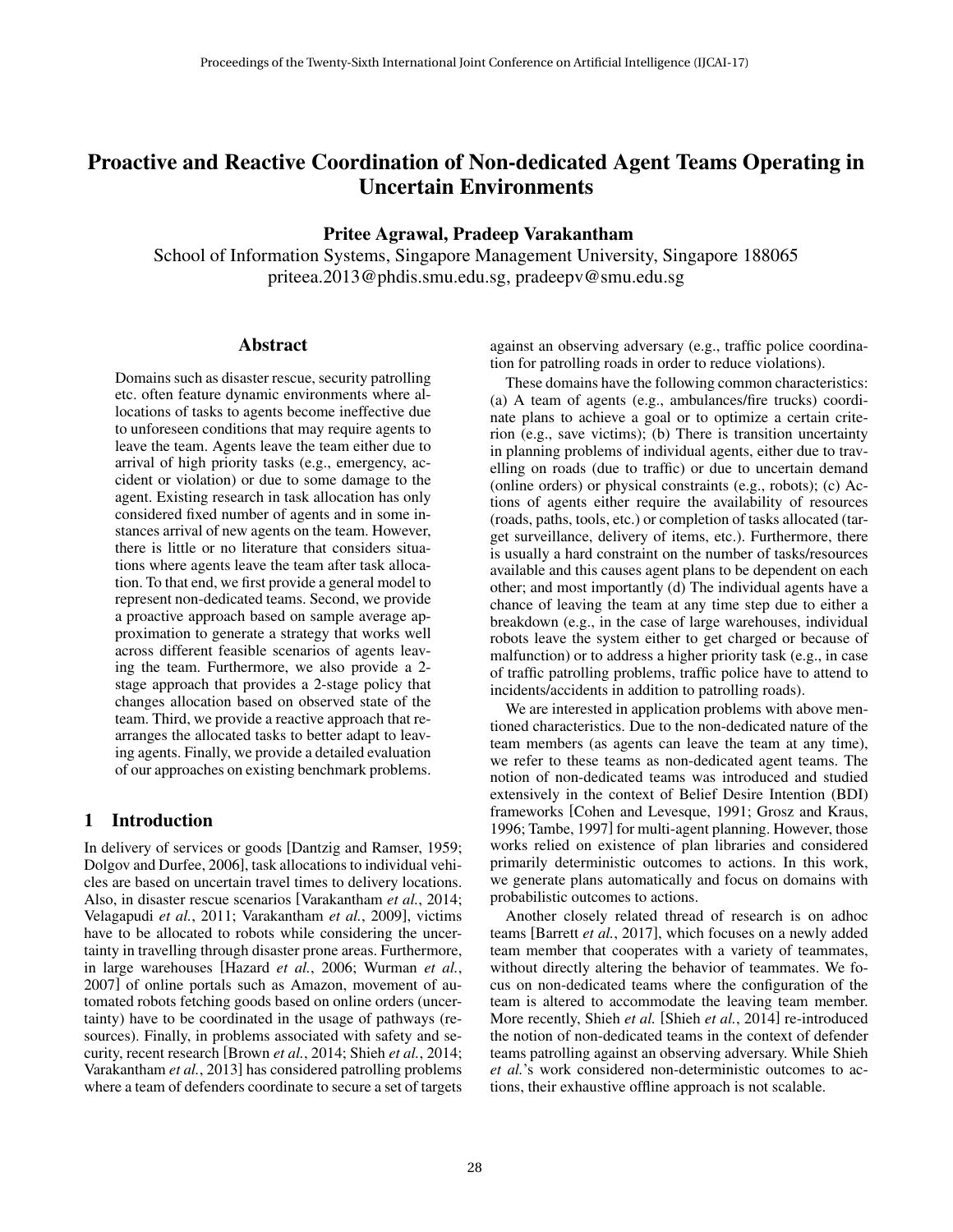To that end, we first provide a general model for the study of non-dedicated agent teams operating in uncertain environments. We then provide multiple proactive and reactive approaches to generate policies for individual agents in nondedicated agent teams. One of our main contributions is a proactive approach that relies on sampling and decomposition to efficiently generate policies for individual agents. Another major contribution involves the formulation of a two stage approach where the state of the team (i.e., agent exits) at the end of first stage is input for the second stage to provide a two stage policy for the agents. Finally, our exhaustive evaluation on benchmark problems illustrate the improved performance of our proactive and reactive approaches.

# 2 Model: ND-TasC-MDP

We build on the TasC-MDP model introduced by Dolgov *et al.* [Dolgov and Durfee, 2006] and extended by Agrawal *et al.* [Agrawal *et al.*, 2016] to represent the problems with nondedicated teams operating in uncertain environments. We refer to this model as Non Dedicated TasC-MDP (ND-TasC-MDP) and is characterised by the tuple:

$$
\left\langle \mathcal{A}g,\Gamma,\mathcal{C},D,\left\langle \mathbf{M}_i\right\rangle_{i\in\mathcal{A}g},\{\Delta_i\}_{i\in\mathcal{A}g},H\right\rangle
$$

•  $\mathcal{A}g$  is the set of agents.

π

- Γ is the different types of tasks.
- $C = \bigcup_{\tau \in \Gamma} C(\tau)$  corresponds to the set of all tasks, where  $C(\tau)$  is the set of tasks of type  $\tau$ .  $|C(\tau)|$  is the capacity bound for tasks of type  $\tau$ .
- $D = \{\tau_1 \prec \tau_2, \tau_1 \mid \tau_2, \ldots\}$  represent the set of allocation constraining dependencies and temporal dependencies (refer [Agrawal *et al.*, 2016] for more details). For purposes of easy exposition, we focus on problems with independent tasks, however, all our approaches are easily extendable to cases with dependencies.
- $\bullet \mathbf{M}_i = \left\langle S_i, A_i, P_i, R_i, \rho_i, \alpha_i^0 \right\rangle$  is the MDP model for agent i along with the task associations of actions.  $-S_i, A_i, P_i, R_i$  are the standard MDP elements.  $-\rho_i : A_i \times \Gamma \to \mathbb{R}_{\{0,1\}}$  is a function that specifies the binary task association of all actions. In states where tasks can be accomplished, there are task specific actions.  $-\alpha_i^0$  is the starting probability distribution for agent *i*.
- $\Delta_i$ : Vector of probabilities for agent *i* leaving the system at different times. Specifically,  $\Delta_i^t$  represents the probability of agent *i* leaving the team at time t and  $\sum_{t} \Delta_i^t = 1$ .
- $\bullet$  *H* is the time horizon for the decision problem.

The key distinction in ND-TasC-MDP is the presence of a probability distribution for each agent,  $\Delta_i$  that represents the non-dedication of each agent. The goal is to compute a joint policy  $\pi^*$  that has the highest expected reward among all joint policies given that agents can leave the team according to probability distribution ∆:

$$
* = \underset{\pi}{\operatorname{argmax}} \sum_{i} V_i(\pi_i, \alpha_i^0) \quad \text{s.t.}
$$
\n
$$
\sum_{i \in Ag} |\delta_i(\tau)| \le |\mathcal{C}(\tau)| \qquad \forall \tau \in \Gamma \quad (1)
$$

$$
f(\pi_i, \Delta_i, \tau) \leq \delta_i(\tau) \qquad \forall i \in \mathcal{A}\mathcal{G}, \forall \tau \in \Gamma \qquad (2)
$$

Variables: 
$$
\forall s_i, \sigma_i \in S_i; \forall a_i \in A_i; \forall \tau \in \Gamma; \forall i \in Ag; \forall t \in H
$$
  
Maximize:  $\sum x_i^t(s_i, a_i) \cdot R_i^t(s_i, a_i)$  (3)

Subject to:

 $i,t,s_i,a_i$ 

$$
\sum_{a_i} x_i^{t+1}(\sigma_i, a_i) = \sum_{s_i, a_i} x_i^t(s_i, a_i) P_i^t(s_i, a_i, \sigma_i), \forall \sigma_i, t, i \tag{4}
$$

$$
\sum_{a_i} x_i^0(s_i, a_i) = \alpha_i(s_i), \ \forall s_i, i
$$
\n<sup>(5)</sup>

$$
\sum_{t,i} \delta_i^t(\tau) \leq \mathcal{C}(\tau), \ \forall \tau \tag{6}
$$

$$
\frac{1}{X} \sum_{a_i} \rho_i(a_i, \tau) \sum_{s_i} x_i^t(s_i, a_i) \le \delta_i^t(\tau), \ \forall \tau, t, i \tag{7}
$$

$$
x_i^t(s_i, a_i) \ge 0, \delta_t^i(\tau) \in \{0, 1\}
$$
 (8)

#### Table 1: Optimal MILP for Dedicated Team

where  $\pi_i$  is the individual policy of agent i in the joint policy  $\pi$ ,  $\delta_i$  is the set of tasks allocated to agent i with  $\delta_i(\tau)$ indicating the number of tasks of type  $\tau$ .  $V_i(\pi_i, \alpha_i^0)$  is the expected value for the individual policy,  $\pi_i$  on model  $M_i$ . The task-based interactions are explicitly modelled in Equation 1, which ensures that number of tasks executed is less than the total number of tasks. The individual task accomplishments are modelled using the constraints  $(2)$ . The function f is used to compute the number of tasks type  $\tau$  completed by using a policy  $\pi_i$  for agent i given the non-dedication parameter,  $\Delta$ .

#### 2.1 Formulation for a Dedicated Team

For the case where no agent leaves the system (represented as  $\Delta_i^H = 1$  for all agents), previous work [Dolgov and Durfee, 2006; Agrawal *et al.*, 2016] has provided mixed integer formulations to address different types of resource and task interactions. We provide this mixed integer linear program (MILP) for a dedicated agent team in table 1. Objective maximizes the sum of expected rewards over all agents [Puterman, 1994] where  $x_i^t(s_i, a_i)$  represents the occupation measure of agent i for state action pair  $(s, a)$ . Equation 4 ensures outgoing flow from a state  $\sigma_i$  by taking any action is equal to the incoming flow into that state from other states. For the initial state, Equation 5 ensures the flow at the beginning for an agent is equal to its starting distribution. Equation 6 constrains the number of executed tasks for any given type,  $\tau$  to be less than the number of tasks of that type. A task can be executed only if there is a positive flow associated with the right state and action. This is enforced in Equation 7.

#### 3 Approaches

We provide both reactive (online) and proactive (offline) approaches to facilitate coordination among the remaining agents over the tasks left undone by the agents leaving the team. In addition, we also provide heuristics that benchmark the performance of our approaches.

#### 3.1 Benchmarking Heuristics

We first outline two benchmarking heuristics that will be employed to benchmark the performance of our approaches in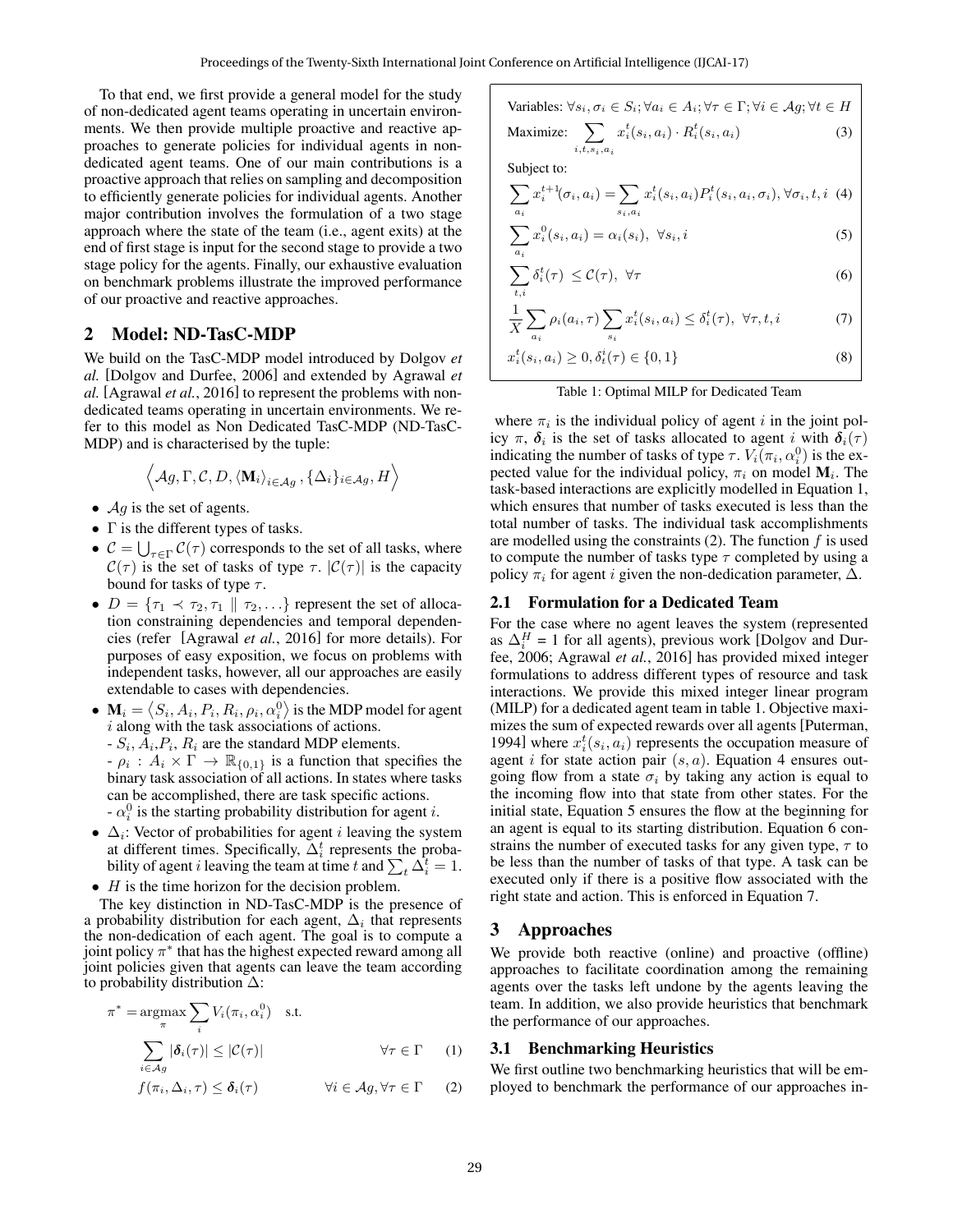troduced in later sections.

Ignore the leaving agent, ILA: In this heuristic, we solve the MILP of Table 1 and obtain solution assuming agents will not leave the system. When some agents leave the system, other agents ignore their departure and execute the policies computed by solving the MILP. This provides a good lower bound on solution quality that has to be achieved by any new proposed approach.

Online Revamp, O-Rev: In this heuristic, the agents execute their policies obtained from solving the MILP of Table 1 until one or more agents leave the system. At the decision epoch  $t$ where at least one of the agents leaves, the problem is solved again for the remaining agents and time steps. The information of leaving agents and the starting probability distribution over states for agents at the leaving time is input to the MILP. The new policy obtained from re-solving is executed by the agents until there is a change in the system (i.e. some agent leaves the system). Even though this approach is not feasible for online decision making (due to the computational complexity of solving the MILP), this revamp approach provides a good upper bound on the desired performance for our proposed approaches.

### 3.2 Proactive Expected Flow Optimization

*Expected flow optimization* (EFO) is a proactive approach that given the probability distribution for agents leaving the system, i.e.,  $\Delta$ , we update the formulation of Table 1. Specifically, we replace the actual flow with expected flow given "probability of staying back" in the flow preservation constraint of Equation 4. That is to say,

$$
\sum_{a_i} x_i^{t+1}(\sigma_i, a_i) = \sum_{s_i} \sum_{a_i} x_i^t(s_i, a_i) \cdot P_i^t(s_i, a_i, \sigma_i) \cdot (1 - \Delta_i^t)
$$

All other constraints in the optimization problem of Table 1 remain exactly the same. As will be noted in our experiments, such an approach though easy to implement performs poorly in comparison with other approaches.

#### 3.3 Reactive Assignment of Tasks

We now describe *Reactive Assignment of Tasks* (ReacT) that performs reactive updates to the current solution as agents leave the system. Initially, we start with the joint policy obtained by solving the MILP of Table 1. When one or more agents leave the team, the tasks of leaving agents must be assigned to the remaining agents. Each remaining agent evaluates the value of changing the current allocation (i.e., taking on some of the newly available tasks and discarding some of the currently assigned tasks) given the newly available tasks. The agent which obtains the highest value by changing its allocation is first assigned tasks from the newly available list and tasks discarded by that agent are added to the newly available task list. This process is repeated with the remaining agents who evaluate the value of changing their current allocation until the new task list is exhausted or all agents have changed their allocation once. Evaluating value of taking on additional tasks at the cost of discarding some of the current tasks is performed by solving an MDP over the remaining horizon. The starting distribution of the agents are updated to consider the distribution of states at the current time step. Algorithm 1 provides the pseudocode for ReacT where inputs

### Algorithm 1 REACTIVE TASK ASSIGNMENT( $F, \delta, t$ )

1: repeat 2:  $\langle i^*, V_{i^*} \rangle \leftarrow \max_{i \in \mathcal{A}_{g} \setminus F} V_i(\pi_i^*, \alpha_i^t, \delta_i \cup \tilde{\delta})$ 3:  $\pi_{i^*}^+ \leftarrow \text{GETNewLYALLOCATEDTASKS}(\pi_{i^*}, \delta_i)$ 4:  $\delta_{i^*}^- \leftarrow \text{GETDISCARDEDTASKS}(\pi_{i^*}, \delta_i)$  $\begin{array}{ll} 5: & \tilde{\boldsymbol{\delta}} \leftarrow (\tilde{\boldsymbol{\delta}} \setminus \boldsymbol{\delta}_{i^{*}}^{+}) \cup \boldsymbol{\delta}_{i^{*}}^{-} \ 6: & F \leftarrow F \cup \{i^{*}\} \end{array}$ 7: **until**  $\tilde{\delta} = \emptyset$  OR  $V_{i^*} = 0$ 

to the algorithm are the set of agents leaving the system,  $F$ , the newly available tasks,  $\delta$  and the current time step, t. The algorithm finds the agent with largest expected reward (line 2) where each of the remaining agents are allowed to consider all tasks from the list  $\tilde{\delta} \cup \delta_i$ . The newly available tasks assigned to the agent with highest reward are determined in line 3 and the discarded tasks are determined in line 4. The list of newly available tasks  $\delta$  is then updated to remove the assigned tasks and add the tasks discarded by agent  $i^*$  on line 5.  $\overline{F}$  is updated to include  $i^*$ . This process is continued until either of the termination conditions are met.

#### 3.4 Proactive Planning through SAA+LR

We now describe a sample average approximation based Lagrangian relaxation (SAA+LR) approach that computes a policy for each of the agents for multiple scenarios of agent availability over the entire time horizon. Since it is impossible to consider all the samples of agent availability on larger problems, this is primarily an approximate approach that optimizes the expected value given the probability distributions of agents leaving.

A sample of agent availability is generated by sampling from a biased coin with probability  $p_i$  independently for every agent  $i$ . At every time step  $t$ , the coin is tossed to decide if the agent  $i$  either leaves or stays in the team depending on the value of associated probability in  $\Delta_i$ . Therefore, in every sample of agent availability  $\xi^k$ , we know the availability horizon  $\xi^k(i)$  of every agent i. The MILP in table 2 (referred to as OPT-ND-TasC) provides an optimal offline solution for the optimization problem of a non dedicated team over  $K$  samples with a different solution (allocation of tasks and policy) for each sample.

For transition function, we have  $P_i^{t,k}$  instead of just  $P_i$ . Similarly, for reward,  $R_i^{t,k}$  instead of  $R_i$ . They are defined as:

$$
R_i^{t,k}(s_i, a_i) = \begin{cases} R_i(s_i, a_i) & \text{if } \xi^k(i) > t \\ 0 & \text{otherwise} \end{cases}
$$

$$
P_i^{t,k}(s_i, a_i, \sigma_i) = \begin{cases} P_i(s_i, a_i, \sigma_i) & \text{if } \xi^k(i) > t - 1 \\ 0 & \text{otherwise} \end{cases}
$$

Intuitively, these indicate that once the agent leaves the system (at  $\xi^k(i)$ ) reward and transitions are set to 0. To ensure conciseness in expressions, we will use the following short form for the objective employed in Table 2:

$$
\sum_{k=1}^{K} f^{k}(x^{k}) = \sum_{k} \sum_{i,s_{i},a_{i},t} x_{i}^{t,k}(s_{i},a_{i}) \cdot R_{i}^{t,k}(s_{i},a_{i})
$$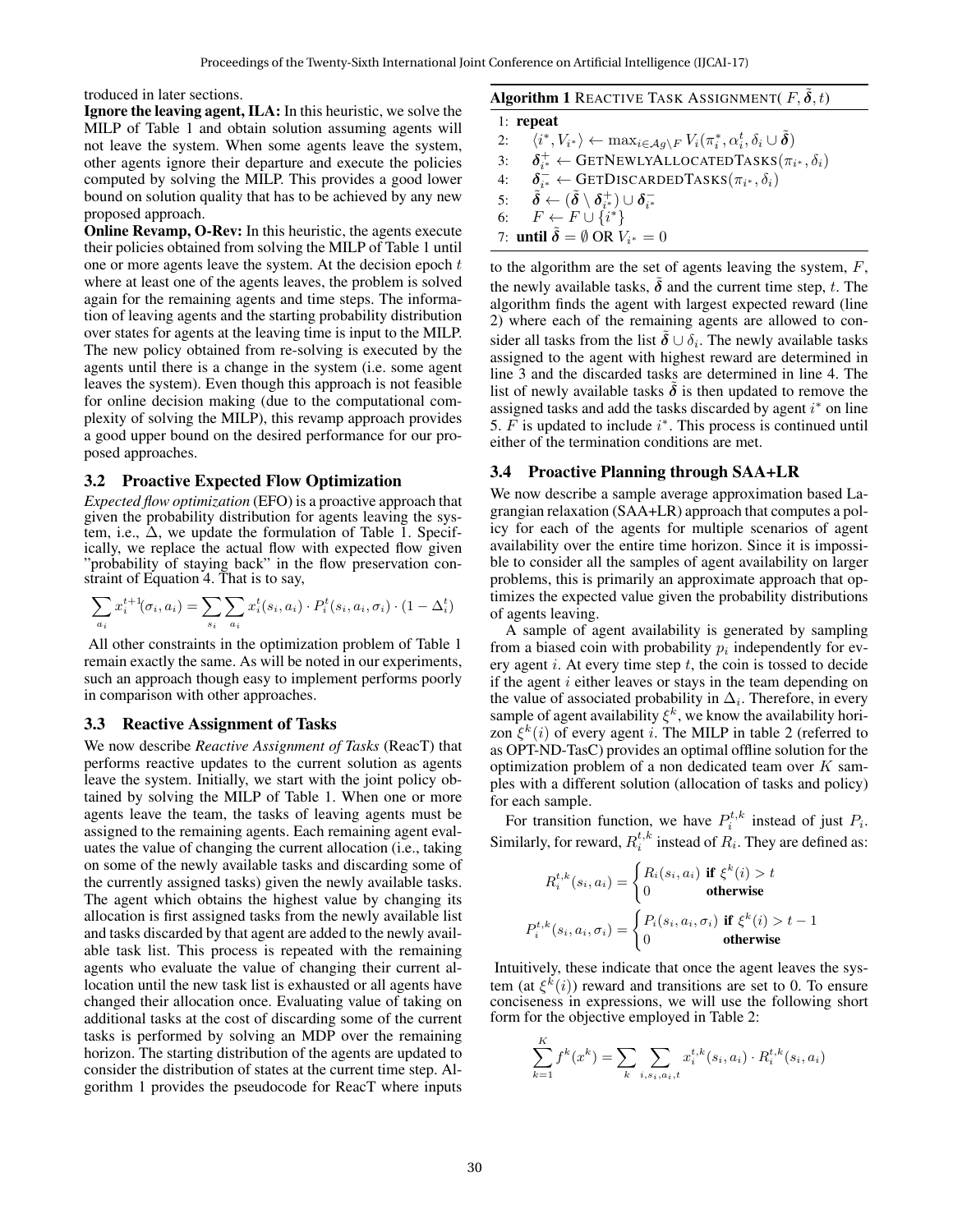Variables: 
$$
\forall s_i, \sigma_i \in S_i; \forall a_i \in A_i; \forall i \in \mathcal{A}g; \forall t \in \xi^k(i)
$$

 $x_i^{t,k}(s_i, a_i) \cdot R_i^{t,k}(s_i, a_i)$  (9)

 $\sum$  $i,s_i,a_i,t$ 

Subject to:

x

Minimize:  $-\frac{1}{\nu}$ 

 $t+1,k$ 

K  $\sum$ k

$$
\sum_{a_i} x_i^{t+1,k}(\sigma_i, a_i)
$$
\n
$$
= \sum_{s_i} \sum_{a_i} x_i^{t,k}(s_i, a_i) \cdot P_i^{t,k}(s_i, a_i, \sigma_i), \forall \sigma_i, t, i, k \quad (10)
$$

$$
\sum_{a_i} x_i^{0,k}(s_i, a_i) = \alpha_i(s_i), \ \forall s_i, i, k \tag{11}
$$

$$
\sum_{t,i} \delta_i^{t,k}(\tau) \leq \mathcal{C}(\tau), \ \forall \tau, k \tag{12}
$$

$$
\frac{1}{X} \sum_{a_i} \rho_i(a_i, \tau) \sum_{s_i} x_i^{t, k}(s_i, a_i) \le \delta_i^{t, k}(\tau), \ \forall \tau, t, i, k \quad (13)
$$

$$
t_i^{t,k}(s_i, a_i) \ge 0, \delta_i^{t,k}(\tau) \in \{0, 1\}
$$
 (14)

#### Table 2: Optimal MILP for Non Dedicated Team

The MILP for non dedicated team (OPT-ND-TasC) is separable over the number of samples. However, it can provide a usable solution only if the agent availability sample is known beforehand. But due to the dynamic nature of the problem, agent availability information is not available offline. Therefore, we modify the optimization problem in table 2 to provide an offline allocation of tasks that works well across all  $K$  samples using global task allocation variables,  $d$ :

$$
\delta_i^{t,k}(\tau) = d_i^t(\tau), \quad \forall \tau, t, i, k \tag{15}
$$

That is to say, task allocations for all samples should agree on the same solution. This constraint links the optimization of allocations across all samples. Lagrangian dual for the optimization problem of Table 2 while considering the common allocation constraint of Equation 15 is given by:

$$
\mathcal{L}(\mathbf{x}, \delta, \mathbf{d}) = \frac{-1}{K} \sum_{k=1}^{K} f^k(x^k) + \sum_{\tau, t, i, k} \lambda_i^{t, k}(\tau) \Big( d_i^t(\tau) - \delta_i^{t, k}(\tau) \Big)
$$

$$
= \frac{-1}{K} \sum_{k=1}^{K} \Big( f^k(x^k) + \sum_{\tau, t, i} \lambda_i^{t, k}(\tau) \cdot \delta_i^{t, k}(\tau) \Big) + \sum_{\tau, t, i, k} \lambda_i^{t, k}(\tau) \cdot d_i^t(\tau)
$$
(16)

where  $\lambda$  is the dual vector associated with constraints in Equation 15. A solution with respect to a given vector  $\lambda$  is given by  $G(\lambda) = \min_{\mathbf{x}, \delta} \mathcal{L}(\mathbf{x}, \delta, \mathbf{d})$ . The variable  $d_i^t(\tau)$  is unconstrained, which may lead to an unbounded dual. Therefore, to avoid unboundedness, the price variables must satisfy the following constraints:

$$
\Lambda_i^t(\tau) = \{\lambda_i^{t,k}(\tau)| \sum_k \lambda_i^{t,k}(\tau) = 0\}
$$
\n
$$
\lambda_i^{t,k}(\tau) \in \Lambda_i^t(\tau), \ \forall \tau, t, i
$$
\n(17)

The above condition further simplifies the dual  $G(\lambda)$ , as the last term in Equation 16 vanishes leading to the below dual which is separable over  $K$  samples:

$$
G(\lambda) = \sum_{k} \min_{\mathbf{x}, \delta} \left( f^{k}(x^{k}) + \sum_{\tau, t, i} \lambda_{i}^{t, k}(\tau) \cdot \delta_{i}^{t, k}(\tau) \right) \tag{18}
$$

#### Maximizing the Dual Function

We now address the master problem of maximizing the Lagrangian lower bound over the price variables  $\lambda$ , which can be solved by using projected sub-gradient ascent[Bertsekas, 1999]. The gradient w.r.t. a variable  $\lambda_i^k(\tau)$  is given by  $\nabla G(\lambda_i^{t,k}(\tau)) = \delta_i^{t,k}(\tau)$  where  $\delta_i^{t,k}(\tau)$  denotes the solution of inner minimization problem of Eq.(18) for sample k which is used to update the price variables as follows:

$$
\lambda_{i,n^*}^{t,k}(\tau) = \lambda_{i,n}^{t,k}(\tau) + \gamma_{n^*} \left[ \delta_{i,n}^{t,k}(\tau) - \frac{\sum_{k'=1}^K \delta_{i,n}^{t,k'}(\tau)}{K} \right], \forall \tau, t, i, k
$$
\n(19)

Here,  $n$  and  $n^*$  represent the current and next iteration, respectively. The second term is the projection into the feasible that ensures that  $\sum_{k} \lambda_i^{t,k}(\tau) = 0$  as indicated in Eq.(17).

#### Extraction of Feasible Primal Solution

The dual solution obtained by solving the individual samples may be inconsistent due to violation of the common allocation constraint of Eq.(15) among different copies of the task allocation variable  $\delta$ , resulting in  $\delta_i^{t,k}(\tau) \neq \delta_i^{t,k'}(\tau)$  for any two samples  $k$  and  $k'$ . To obtain a consistent task allocation to agents over K samples, we find the best-agent  $i^*$  for every task  $\tau \in \Gamma$ . The best-agent is nominated by choosing the agent with highest number of assignments of task  $\tau$  over all samples. We obtain the best-agent for all tasks and formulate a reduced version of the OPT-ND-TasC MILP (table 2) by using the unique task allocation obtained over all samples. This reduced MILP is easy to solve and provides a consistent policy assignment for every agent of the non dedicated team irrespective of the sample. The solution obtained is the primal solution  $Primal<sup>n</sup>$  which is employed in the updation of step parameter  $\gamma_{n^*} = \frac{Primal^n - Dual^n}{\vert \vert \nabla g^k \vert \vert^2}$  in Eq.(19) where  $Dual^n$  is the dual value for iteration  $n$ .

#### 3.5 Two Stage MILP for Non-Dedicated Team

The SAA+LR computes one allocation of tasks for the entire duration. In this section, we extend the underlying MILP formulation of SAA+LR to compute an initial allocation and then change the allocation once before the time horizon based on the current state of the system (agents available). Since, we consider the state before changing the allocation, this formulation improves team utility when compared to a single stage allocation. It should be noted that the dual decomposition approach described in the previous section is also directly applicable for this extended formulation. Due to the similarity, we do not describe the dual decomposition approach here and furthermore, we refer to two-stage MILP and Lagrangian relaxation of two-stage MILP synonymously.

State of the system (of relevance to task allocation) is the set of agents leaving the system. In this extended MILP, we compute an initial allocation and then at an observation time, t' compute a new allocation based on the observation,  $o \in O$ of the state of the system. The samples of agent availability  $\langle \xi^1, \xi^2, ..., \xi^k \rangle$  provide the set of possible observations at  $t'$  that marks the beginning of second stage. An observation belief  $\langle b^1, b^2, ..., b^k \rangle$  is maintained over the sample set  $\xi$ for every observation  $o$  at the observation time  $t'$ . It must be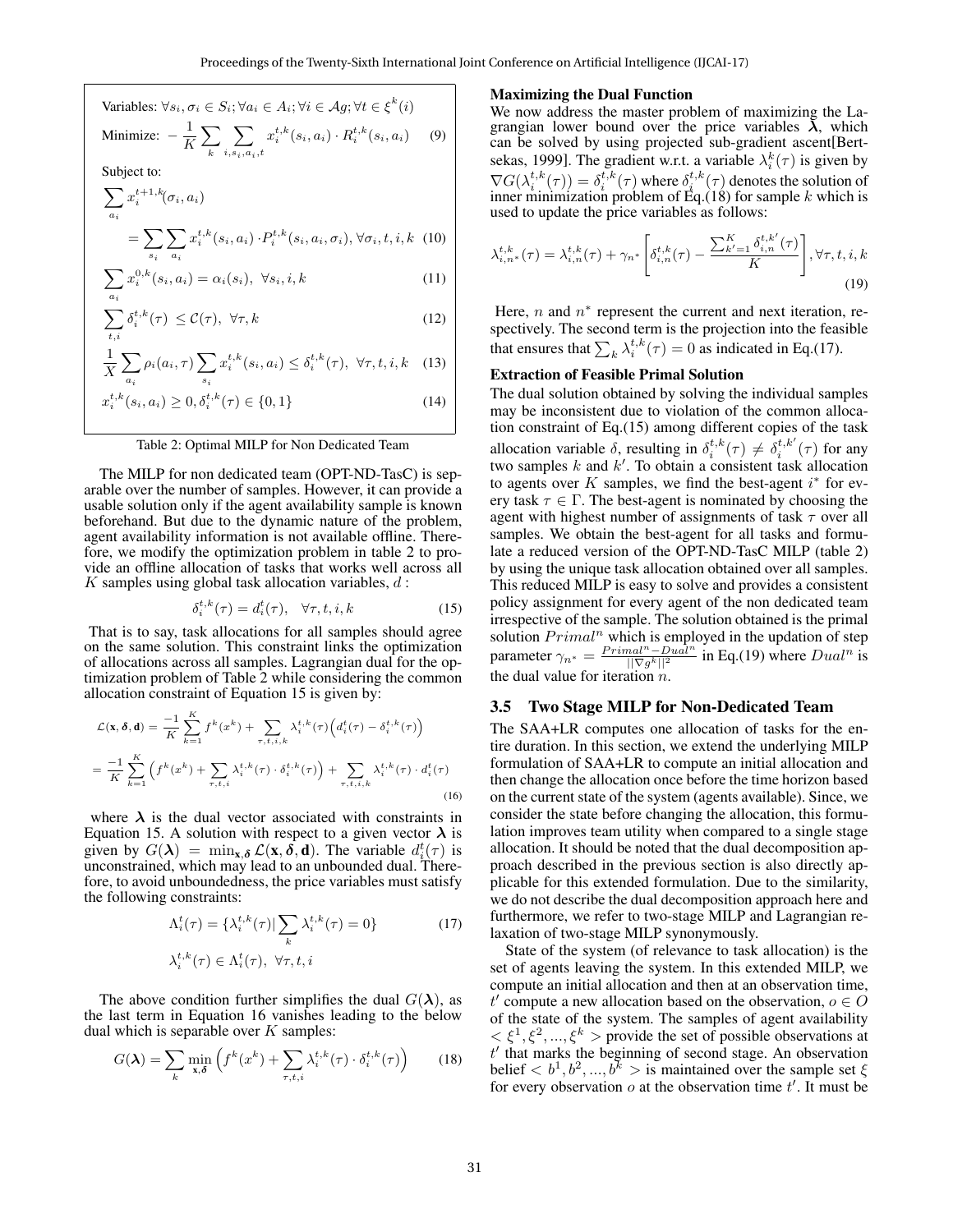$$
Variables: x_{i,n}^{t,k} \ge 0, \ \delta_{i,n}^{t,k} \in \{0,1\}, \ d_{i,n}^t \in \{0,1\}
$$
\n
$$
y_{i,n}^t \ge 0, n \in \{1,2\}
$$
\n
$$
\max \frac{1}{K} \sum_{k,i,s_i,a_i} \left( \sum_{t \le t'} x_{i,1}^{t,k}(s_i,a_i) \cdot R_{i,1}^{t,k}(s_i,a_i) + \sum_{o} \sum_{t \ge t'} x_{i,2}^{t,k}(s_i,a_i,o) \cdot R_{i,2}^{t,k}(s_i,a_i) \right)
$$
\n
$$
(20)
$$

$$
\sum_{i} \left( \sum_{t \le t'} \delta_{i,1}^{t,k}(\tau) + \sum_{o} \sum_{t > t'} \delta_{i,2}^{t,k}(\tau,o) \right) \le C(\tau), \forall \tau, k \tag{21}
$$

$$
\forall \mathbf{t} \leq \mathbf{t}', \mathbf{i}, \mathbf{k} : \sum_{a_i} x_{i,1}^{0,k}(s_i, a_i) = \alpha_{i,1}(s_i)
$$
\n(22)

$$
\sum_{a_i} x_{i,1}^{t+1,k}(\sigma_i, a_i) = \sum_{s_i, a_i} x_{i,1}^{t,k}(s_i, a_i) P_i^{t,k}(s_i, a_i, \sigma_i), \forall \sigma_i
$$
\n(23)

$$
\frac{1}{X} \sum_{a_i} \rho_i(a_i, \tau) \sum_{s_i} x_{i,1}^{t,k}(s_i, a_i) \le \delta_{i,1}^{t,k}(\tau), \forall \tau
$$
\n(24)

$$
\sum_{a} x_{i,1}^{t,k}(s_i, a_i) = \sum_{a} y_{i,1}^{t}(s_i, a_i), \forall s_i
$$
 (25)

$$
\delta_{i,1}^{t,k}(\tau) = d_{i,1}^t(\tau), \forall \tau
$$
\n
$$
\forall \mathbf{s}_i, \mathbf{i}_i \mathbf{o}_i, \mathbf{k}:
$$
\n(26)

$$
\forall s_i, i, o, k: \newline \sum_{a_i} x_{i,2}^{t'+1,k}(s_i, a_i, o) = \sum_{s_i, a_i} x_{i,1}^{t',k}(s_i, a_i) P_i^{t,k}(s_i, a_i, \sigma_i)
$$
 (27)

$$
\forall \mathbf{t} > \mathbf{t}', \mathbf{i}, \mathbf{o}, \mathbf{k} : \\ \sum_{a_i} x_{i,2}^{t+1,k}(\sigma_i, a_i, o) = \sum_{s_i, a_i} x_{i,2}^{t,k}(s_i, a_i, o) P_i^{t,k}(s_i, a_i, \sigma_i), \forall \sigma_i
$$

$$
(28)
$$

$$
\frac{1}{X} \sum_{a_i} \rho_i(a_i, \tau) \sum_{s_i} x_{i,2}^{t,k}(s_i, a_i, o) \leq \delta_{i,2}^{t,k}(\tau, o), \forall \tau
$$
\n(29)

$$
\sum_{a} x_{i,2}^{t,k}(s_i, a_i, o) = \sum_{a} y_{i,2}^t(s_i, a_i, o), \forall s_i
$$
 (30)

$$
\delta_{i,2}^{t,k}(\tau, o) = d_{i,2}^t(\tau, o), \forall \tau
$$
\n(31)

Table 3: Two-Stage MILP for Non Dedicated Team

noted that any sample  $\xi^k, k \in K$  will have a non-zero belief for at most one observation and zero for the remaining set of observations. This reduces the number of samples to be solved at observation level, thereby, reducing the complexity of the problem at second stage to solving maximum  $K$  samples instead of  $K \times |O|$ .

The objective is to maximize the total value over all samples  $\xi$  where the first and second term denote the objectives for the two stages, respectively. The variables  $x_{i,1}^{t,k}(s_i, a_i)$  and  $x_{i,2}^{t,k}(s_i, a_i, o)$  denote the visitation frequency for agent i at time  $t$  for sample  $k$  with observation  $o$  in stages 1 and 2 respectively.  $d_{i,n}^t$  and  $y_{i,n}^t$  represent the common task allocation and policy assignment variables for the two stages  $n \in \{1, 2\}$ over all samples.

The constraints 22 to 26 are the constraints for stage 1 where equations 22 and 23 are the flow constraints and equation 24 is the task assignment/execution constraint. The equations 25 and 26 are required to provide a unique policy and task allocation over all samples in the first stage. Similarly, constraints 27 to 31 are the second stage constraints. For every observation  $o \in O$ , equations 27 and 28 are the flow constraints. The initial flow for every observation in the second stage at  $t' + 1$  is the outflow from the last time-step  $t'$  of the first stage as shown in 27. Equation 29 provides the task assignment constraint. Equations 30 and 31 provide a unique policy and unique task allocation over all samples for an observation. For every sample, equation 21 is the task assignment constraint that ensures that a task can be done only in either of the stages.

# 4 Experiments

We evaluate<sup>1</sup> the performance of our reactive and proactive approaches. While there are no benchmark problems to study performance of non-dedicated teams, we rely on the benchmark problems available for multi-agent coordination in uncertain domains and augment them with probability distributions that represent the non-dedicative nature of agents.

#### 4.1 Experimental Setup

We employ a generic setting that can be easily adapted to the domains described in introduction. Specifically, we employ the Urban Consolidation Center problems that deal with allocation of tasks and have to consider transitional uncertainty [Handoko *et al.*, 2014]. We evaluate the performance of all the approaches on various metrics: (a) solution quality; (b) runtime; (c) quality of bounds provided by dual solution; and (d) percentage of optimality with increasing training samples and varying observation time.

Experimental results are averaged over 15 randomly generated grid maps that randomly place the delivery locations (tasks) and walls. Grids are described using a single parameter m that represents number of rows and columns (i.e., m x m grid). The actions are classified into movement actions (stay, left, right, up and down) and task actions. Rewards are generated only for task actions using a pseudo-random function dependent on the task location and task id. We generate 1500 samples of agent availability and divide it into training and testing sets of 1000 and 500 samples, respectively. To obtain a fair comparison over all online and offline approaches, we compare the solution quality and runtime on the same test set for the following approaches.

(1) Ignore the leaving agent, ILA - Section 3.1.

(3) Expected Flow Optimization, EFO - Section 3.2.

(4) Reactive assignment of tasks (ReacT) - Section 3.3.

(5) Sample Average Approximation based Lagrangian Relaxation  $(SAA + LR)$  - Section 3.4. Due to repetition of samples, we assign frequency-specific weights to distinct training samples and select the 10 best samples for computing the joint policy with SAA+LR. The number of training samples is fixed to 10 best samples unless mentioned specifically.

(6) OPT-ND-TasC - This corresponds to solving all the chosen test samples offline. This is not really an approach that can be employed, but serves as a benchmark on the best possible performance achievable.

<sup>(</sup>2) Online revamp, O-Rev - Section 3.1.

 $1$ All our optimization problems are run on CPLEX v12.5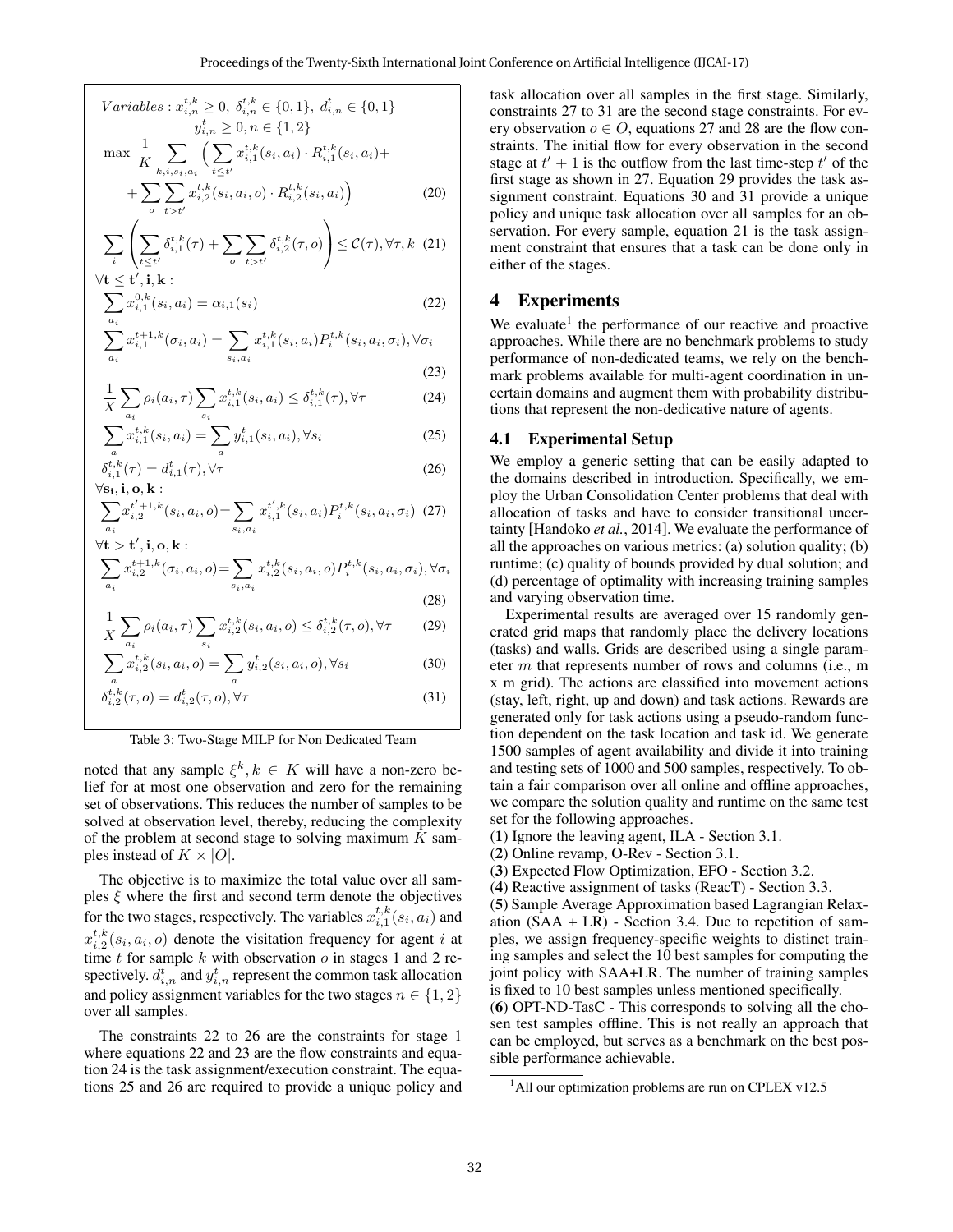

Figure 2: Quality Comparison with increasing samples

(7) Two Stage MILP for Non-Dedicated Team (MILP-2S) - Section 3.5. The training set, obtained similar to SAA+LR, is used to find the set of possible observations O beforehand for the second stage in MILP-2S. For any observation outside O in the testing set, we employ ReacT to obtain the solution of second stage for the samples. The observation time is fixed to  $t' = 6$  for a horizon  $H = 10$  unless specifically mentioned.

#### 4.2 Results

We compare the different approaches with respect to average team utility in Figure 1(a) as the number of agents  $|\mathcal{A}g|$  is increased. Specifically, we consider grids with  $m = 5$ , tasks  $C(\tau) = 20$  and horizon  $H = 10$ . Similarly, in Figure 1(b), we compare for different grid-size  $m$  for a fixed number of agents  $|\mathcal{A}g| = 6$ , tasks  $C(\tau) = 20$  and horizon  $H = 10$ . The key observations are summarized as following:

(1) EFO provides low team utility solutions. In the best case, EFO performs similar to ReacT but in the worst case, the performance is even lower than ILA.

(2) Since ILA ignores the leaving agents which impacts the scope of improvement in the rewards, ReacT performs better. Moreover, ReacT allocates high valued tasks of leaving agents to improve its utility.

(3) SAA+LR typically provides better performance than ReacT, but in some cases (e.g., 6 agents in Figure 1(a)), ReacT performs slightly better. O-Rev provides better utility than ReacT, ILA and SAA+LR but requires a lot of "online" cycles to solve the MILP at every stage of leaving agents.

(4) Finally, we observe that OPT-ND-TasC provides the best utility but it requires the knowledge of samples before-hand. MILP-2S provides comparable or better performance than O-Rev. O-Rev does not provide the optimal solution, because it does not reason about future scenarios of agents leaving while planning at a time step. Overall, amongst all the relevant and reasonable approaches, MILP-2S provides the best performance with respect to solution quality.

With respect to runtime, there are offline and online runtimes. Since EFO, ILA, SAA+LR and MILP-2S are offline



Figure 3: Optimality w.r.t. (a) Samples (b) Observation Time

approaches, online runtime is minimal (milliseconds). ReacT is an online approach and takes less than 30 seconds to generate a new allocation. O-Rev is an online approach but takes a long time (10-30 minutes) to generate results and hence is not applicable. For all offline approaches, we provide a maximum of three hours for training.

Figure 2 shows the convergence graph for the training samples of SAA+LR where the primal and dual evolve with increasing iterations and the number of training samples. A key observation is that SAA+LR provides near optimal solution very early and converges quickly even with increasing samples. The solution quality of the primal (calculated as  $Primal * 100/Dual$  is at least 90% of the optimal.

Figure 3 shows the comparison of optimality (calculated as U(approach)∗100/U(OPT-ND-TasC) where U(approach) represents the utility obtained using specified approach) on the test set with different training samples and observation times in the training phase. Figure 3(a) shows the comparison of MILP-2S, SAA+LR and O-Rev with increasing training samples for MILP-2S and SAA+LR. Notice that O-Rev requires no training being online and it's performance remains unchanged. We observe that the performance of MILP-2S and SAA+LR improves to a certain extent with increasing training samples after which the performance becomes approximately constant. This is because for higher sample sizes (ordered in decreasing frequency weights), few samples with lower weights would be given preference in training which may not even occur in the test set at all, thereby impacting the performance. Similarly, in Figure 3(b), we vary the observation time for MILP-2S to obtain a two-stage offline policy for the different observation times and simulate the policies on the same test set. We observe that MILP-2S performs approximately as good as O-Rev (benchmark heuristic not dependent on observation time) with different observation times, but performs extremely well towards the centre.

#### 5 Conclusion

In this work, we focussed on the problem of task allocation for a non-dedicated agent team. We provided both proactive (SAA+LR, MILP-2S) and reactive (ReacT) approaches for handling agents leaving the team in an effective manner. Our extensive experiments on benchmark problems demonstrate that the offline approach, MILP-2S provides the best solutions that are on par with benchmarks that compute upper bound on performance. Furthermore, our two stage approach (MILP-2S) can be easily extended to multiple stages to handle both leaving and returning agents simultaneously given the distribution of leaving/returning of agents.